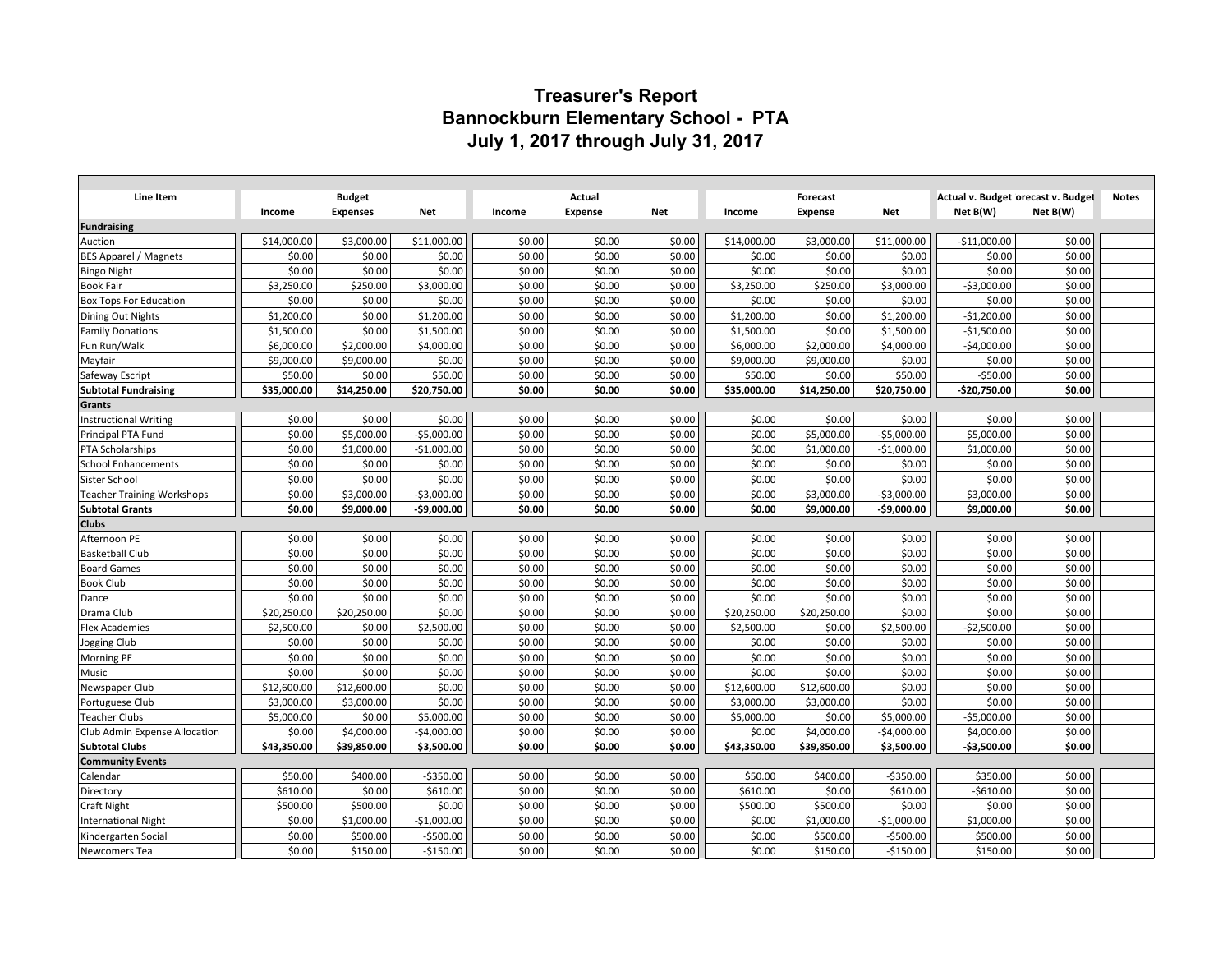## **Treasurer's Report Bannockburn Elementary School - PTA July 1, 2017 through July 31, 2017**

| Line Item                         | <b>Budget</b> |                 |               | Actual |                |            |             | Forecast       |               | Actual v. Budget orecast v. Budget | <b>Notes</b> |  |
|-----------------------------------|---------------|-----------------|---------------|--------|----------------|------------|-------------|----------------|---------------|------------------------------------|--------------|--|
|                                   | Income        | <b>Expenses</b> | <b>Net</b>    | Income | <b>Expense</b> | <b>Net</b> | Income      | <b>Expense</b> | Net           | Net B(W)                           | Net B(W)     |  |
| Variety Show                      | \$5,000.00    | \$5,000.00      | \$0.00        | \$0.00 | \$0.00         | \$0.00     | \$5,000.00  | \$5,000.00     | \$0.00        | \$0.00                             | \$0.00       |  |
| <b>Welcome Back Picnic</b>        | \$1,400.00    | \$1,675.00      | $-5275.00$    | \$0.00 | \$0.00         | \$0.00     | \$1,400.00  | \$1,675.00     | $-5275.00$    | \$275.00                           | \$0.00       |  |
| <b>Subtotal Community Events</b>  | \$7,560.00    | \$9,225.00      | $-$1,665.00$  | \$0.00 | \$0.00         | \$0.00     | \$7,560.00  | \$9,225.00     | $-$1,665.00$  | \$1,665.00                         | \$0.00       |  |
| <b>Community Support</b>          |               |                 |               |        |                |            |             |                |               |                                    |              |  |
| <b>Cluster Support</b>            | \$0.00        | \$300.00        | $-5300.00$    | \$0.00 | \$0.00         | \$0.00     | \$0.00      | \$300.00       | $-5300.00$    | \$300.00                           | \$0.00       |  |
| <b>Community Service</b>          | \$0.00        | \$300.00        | $-5300.00$    | \$0.00 | \$0.00         | \$0.00     | \$0.00      | \$300.00       | $-5300.00$    | \$300.00                           | \$0.00       |  |
| <b>Subtotal Community Support</b> | \$0.00        | \$600.00        | -\$600.00     | \$0.00 | \$0.00         | \$0.00     | \$0.00      | \$600.00       | $-$600.00$    | \$600.00                           | \$0.00       |  |
| <b>Student Support</b>            |               |                 |               |        |                |            |             |                |               |                                    |              |  |
| Artist in Residence               | \$0.00        | \$9,000.00      | $-$9,000.00$  | \$0.00 | \$0.00         | \$0.00     | \$0.00      | \$9,000.00     | $-$9,000.00$  | \$9,000.00                         | \$0.00       |  |
| <b>Assignment Books</b>           | \$0.00        | \$650.00        | $-5650.00$    | \$0.00 | \$0.00         | \$0.00     | \$0.00      | \$650.00       | $-$650.00$    | \$650.00                           | \$0.00       |  |
| <b>Cultural Arts Enrichment</b>   | \$0.00        | \$4,000.00      | $-$4,000.00$  | \$0.00 | \$0.00         | \$0.00     | \$0.00      | \$4,000.00     | $-$4,000.00$  | \$4,000.00                         | \$0.00       |  |
| Field Day                         | \$0.00        | \$350.00        | $-$ \$350.00  | \$0.00 | \$0.00         | \$0.00     | \$0.00      | \$350.00       | $-5350.00$    | \$350.00                           | \$0.00       |  |
| Fifth Grade Promotion Support     | \$0.00        | \$500.00        | $-5500.00$    | \$0.00 | \$0.00         | \$0.00     | \$0.00      | \$500.00       | $-$500.00$    | \$500.00                           | \$0.00       |  |
| Kindergarten Orientation          | \$0.00        | \$150.00        | $-$150.00$    | \$0.00 | \$0.00         | \$0.00     | \$0.00      | \$150.00       | $-$150.00$    | \$150.00                           | \$0.00       |  |
| Math Day                          | \$0.00        | \$350.00        | $-$350.00$    | \$0.00 | \$0.00         | \$0.00     | \$0.00      | \$350.00       | $-$350.00$    | \$350.00                           | \$0.00       |  |
| <b>Recess Equipment</b>           | \$0.00        | \$300.00        | $-5300.00$    | \$0.00 | \$0.00         | \$0.00     | \$0.00      | \$300.00       | $-5300.00$    | \$300.00                           | \$0.00       |  |
| <b>Safety Patrol</b>              | \$0.00        | \$300.00        | $-$300.00$    | \$0.00 | \$0.00         | \$0.00     | \$0.00      | \$300.00       | $-5300.00$    | \$300.00                           | \$0.00       |  |
| <b>STEM Activities</b>            | \$0.00        | \$2,000.00      | $-$2,000.00$  | \$0.00 | \$0.00         | \$0.00     | \$0.00      | \$2,000.00     | $-$2,000.00$  | \$2,000.00                         | \$0.00       |  |
| STEM/Arts                         | \$0.00        | \$500.00        | $-$500.00$    | \$0.00 | \$0.00         | \$0.00     | \$0.00      | \$500.00       | $-5500.00$    | \$500.00                           | \$0.00       |  |
| <b>Wednesday Envelopes</b>        | \$0.00        | \$650.00        | $-5650.00$    | \$0.00 | \$0.00         | \$0.00     | \$0.00      | \$650.00       | $-$650.00$    | \$650.00                           | \$0.00       |  |
| <b>Subtotal Student Support</b>   | \$0.00        | \$18,750.00     | $-$18,750.00$ | \$0.00 | \$0.00         | \$0.00     | \$0.00      | \$18,750.00    | $-$18,750.00$ | \$18,750.00                        | \$0.00       |  |
| <b>Teacher Support</b>            |               |                 |               |        |                |            |             |                |               |                                    |              |  |
| <b>Staff Appreciation</b>         | \$0.00        | \$4,000.00      | $-54,000.00$  | \$0.00 | \$0.00         | \$0.00     | \$0.00      | \$4,000.00     | $-$4,000.00$  | \$4,000.00                         | \$0.00       |  |
| <b>Teacher Classroom Fund</b>     | \$0.00        | \$6.260.00      | $-56,260.00$  | \$0.00 | \$0.00         | \$0.00     | \$0.00      | \$6.260.00     | $-56,260.00$  | \$6,260.00                         | \$0.00       |  |
| <b>Subtotal Teacher Support</b>   | \$0.00        | \$10,260.00     | $-$10,260.00$ | \$0.00 | \$0.00         | \$0.00     | \$0.00      | \$10,260.00    | $-$10,260.00$ | \$10,260.00                        | \$0.00       |  |
| <b>PTA</b>                        |               |                 |               |        |                |            |             |                |               |                                    |              |  |
| <b>Administrative Fees/Costs</b>  | \$0.00        | \$3,500.00      | $-53,500.00$  | \$0.00 | \$0.00         | \$0.00     | \$0.00      | \$3,500.00     | $-53,500.00$  | \$3,500.00                         | \$0.00       |  |
| <b>Audit and Accounting Fees</b>  | \$0.00        | \$1,500.00      | $-51,500.00$  | \$0.00 | \$0.00         | \$0.00     | \$0.00      | \$1,500.00     | $-$1,500.00$  | \$1,500.00                         | \$0.00       |  |
| Dues from Families                | \$10,800.00   | \$150.00        | \$10,650.00   | \$0.00 | \$0.00         | \$0.00     | \$10,800.00 | \$150.00       | \$10,650.00   | $-$10,650.00$                      | \$0.00       |  |
| Dues from Staff                   | \$170.00      | \$2.00          | \$168.00      | \$0.00 | \$0.00         | \$0.00     | \$170.00    | \$2.00         | \$168.00      | $-5168.00$                         | \$0.00       |  |
| Insurance                         | \$0.00        | \$225.00        | $-$225.00$    | \$0.00 | \$0.00         | \$0.00     | \$0.00      | \$225.00       | $-$225.00$    | \$225.00                           | \$0.00       |  |
| Interest - Bank Account           | \$5.00        | \$0.00          | \$5.00        | \$0.31 | \$0.00         | \$0.31     | \$5.00      | \$0.00         | \$5.00        | $-54.69$                           | \$0.00       |  |
| <b>MCCPTA Dues</b>                | \$0.00        | \$275.00        | $-5275.00$    | \$0.00 | \$0.00         | \$0.00     | \$0.00      | \$275.00       | $-5275.00$    | \$275.00                           | \$0.00       |  |
| PTA Landscaping                   | \$0.00        | \$1,000.00      | $-$1,000.00$  | \$0.00 | \$0.00         | \$0.00     | \$0.00      | \$1,000.00     | $-$1,000.00$  | \$1,000.00                         | \$0.00       |  |
| <b>Returned Check Fees</b>        | \$0.00        | \$25.00         | $-525.00$     | \$0.00 | \$0.00         | \$0.00     | \$0.00      | \$25.00        | $-$ \$25.00   | \$25.00                            | \$0.00       |  |
| <b>Subtotal PTA</b>               | \$10,975.00   | \$6,677.00      | \$4,298.00    | \$0.31 | \$0.00         | \$0.31     | \$10,975.00 | \$6,677.00     | \$4,298.00    | $-$4,297.69$                       | \$0.00       |  |
|                                   |               |                 |               |        |                |            |             |                |               |                                    |              |  |
| <b>Grand Totals</b>               | \$96.885.00   | \$108,612.00    | $-$11,727.00$ | \$0.31 | \$0.00         | \$0.31     | \$96,885.00 | \$108,612.00   | $-$11,727.00$ | \$11,727.31                        | \$0.00       |  |

|  |  | <b>Cash Flow Analysis (Curren</b> |
|--|--|-----------------------------------|
|  |  |                                   |

Projected Annual Surplus (Deficit)

**Cash Flow Analysis (Current)**<br>
Beginning Cash 07/01/17<br> **Balance 0**<br> **S55,749.37** 52484.72 Cash Balance 0

855,749.37 52484.72 Cash Balance 07/31/17 \$27,708.84 \$27,708.84<br>-\$11,727.00 \$6,735.35 Sales Tax Payable \$0.00